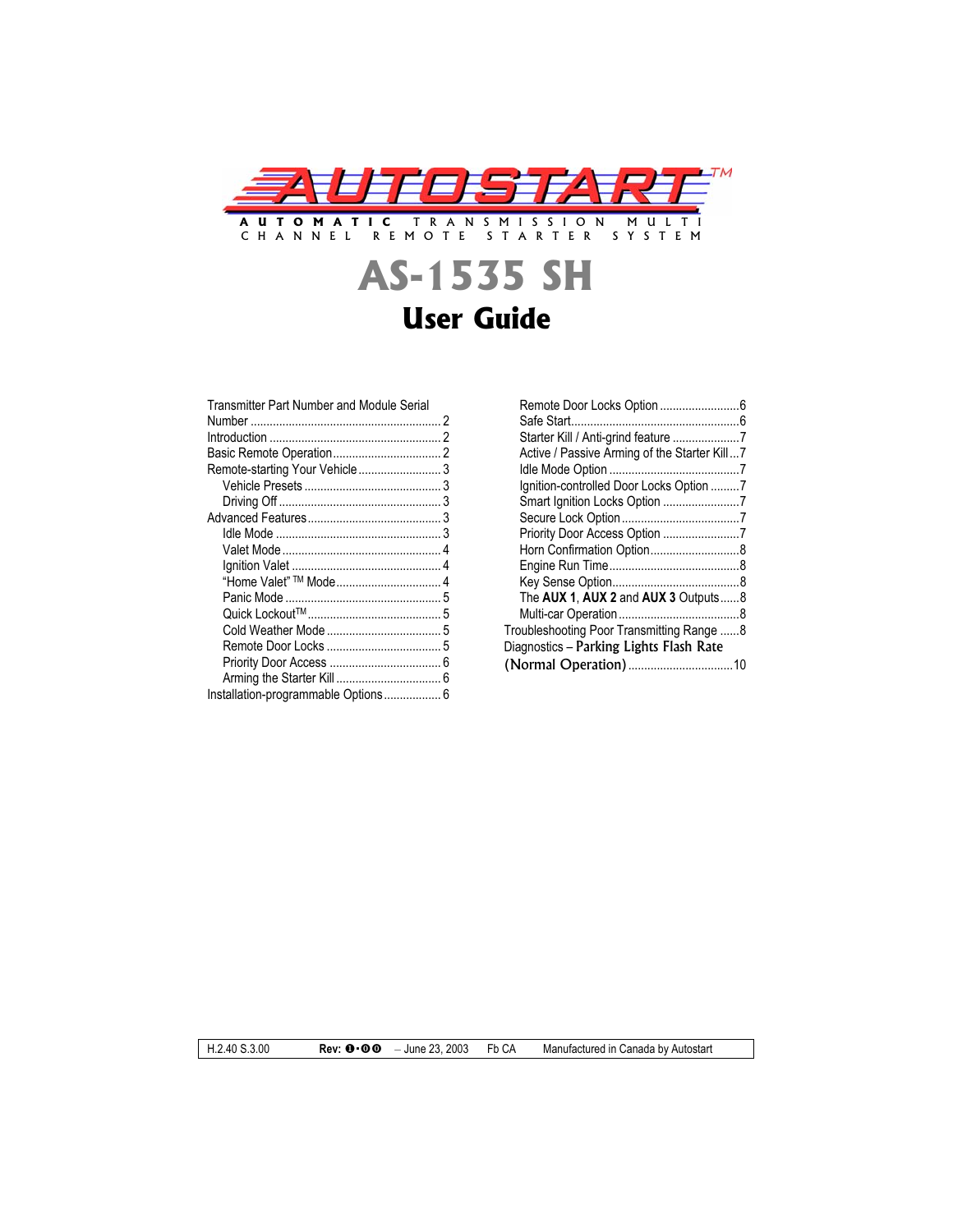# **Transmitter Part Number and Module Serial Number**

| Transmitter Part Number that is printed below.<br>The second section is to contain the Module's Serial Number. Please |  |
|-----------------------------------------------------------------------------------------------------------------------|--|
| make sure the installer has taken the time to enter your Module Serial<br>Number within that box.<br>Thank You.       |  |

**The installer is to write in the boxes below the Module's serial number and the location of the Valet Switch.**

| Module Serial Number:    |  |
|--------------------------|--|
|                          |  |
| Valet Switch is located: |  |
|                          |  |

## **Introduction**

This Module is a state-of-the-art remote car starter system. The system is packed with advanced features such as priority access to the driver's door and the Safe Start children safety feature. Among other sophistications, it features super-heterodyne transmission technology for increased range of operation.

With many an advanced function, this product will satisfy any one of the user's expectations from high-end commodity systems, without neglecting any standard feature commonly offered by entry-level starters.

# **Basic Remote Operation**

Your system is equipped with a multi-channel 5-button remote transmitter. It can operate two independent identically-equipped vehicles (see Multi-car Operation for 2nd car functions).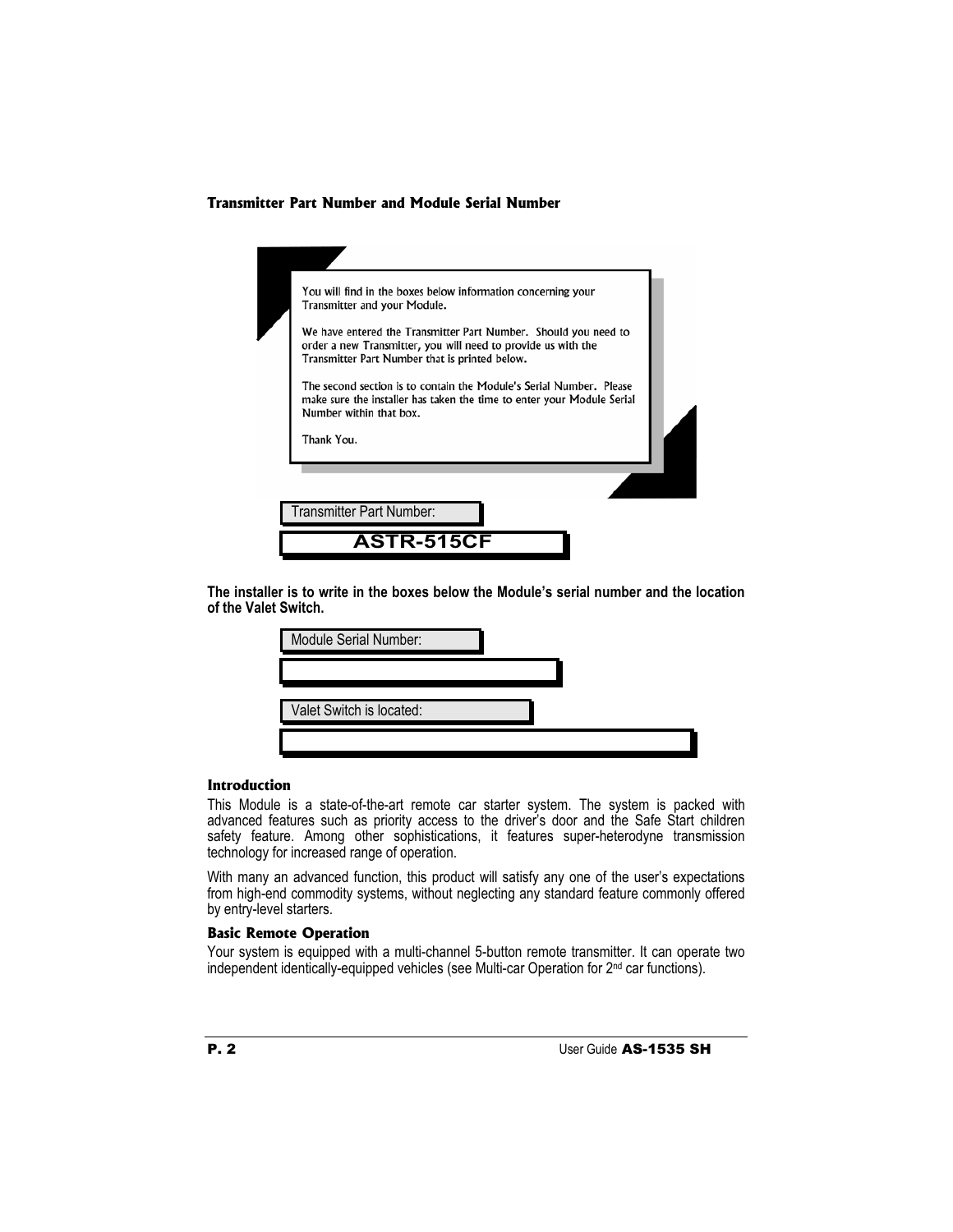

**Note:** Pressing the Lock and **UNLOCK** buttons at the same time will activate the AUX2 output.

## **Remote-starting Your Vehicle**

Press the s<del>tart button for approx. 1 second</del>. The parking lights will come on, informing you that the unit has received your signal. The engine will start approximately 5 seconds later. The parking lights will remain on during the entire pre-programmed engine run time.

If the vehicle doesn't start the first time, the system will shut off, wait a few seconds and try to start the engine again. It will make three start attempts before giving up.

#### Vehicle Presets

**Heater and Heated Seat:** When leaving the vehicle it is recommended to preset the accessory controls in preparation for the next remote start. Settings for the blower motor (fan), front and rear, as well as heated seats (if equipped) should not be left on **HIGH**. It is recommended to leave the settings on **LOW** or **MEDIUM** instead.

**Windshield Wipers, Radio and Headlights:** Certain vehicles require the radio and / or windshield wiper and / or headlight circuits to become energized while running under remote start. When leaving the vehicle you must ensure that the windshield wiper and headlight switches are orr. Leaving the headlight switch on on certain types of vehicles could cause them to remain **ON** even after remote starter shut down, resulting in a dead battery.

#### Driving Off

With the vehicle running under remote control, press the **UNLOCK** button to disarm the system (and unlock the doors if keyless entry is installed). Enter the vehicle and do the following:

- 1. Turn the ignition key to the **IGNITION ON** (**RUN**) position.
- 2. Press the brake pedal to disengage the remote starter unit.

You are now ready to drive off.

**Caution!** Upon entering your vehicle after it has been remote-started, **do not turn** the key to the **CRANK** position while the engine is running. This would cause the starter motor to reengage, unless the anti-grind feature is installed.

# **Advanced Features**

#### Idle Mode

This feature allows you to remove the ignition key from the ignition switch and leave the vehicle running without the key while you are away from your vehicle, until the pre-programmed engine run time expires or until it the vehicle is shut down with the remote control. This feature may be handy if you need to make a short stop (for a delivery, to a convenience store, etc.). To learn more about the run time, see Engine Run Time on page 8.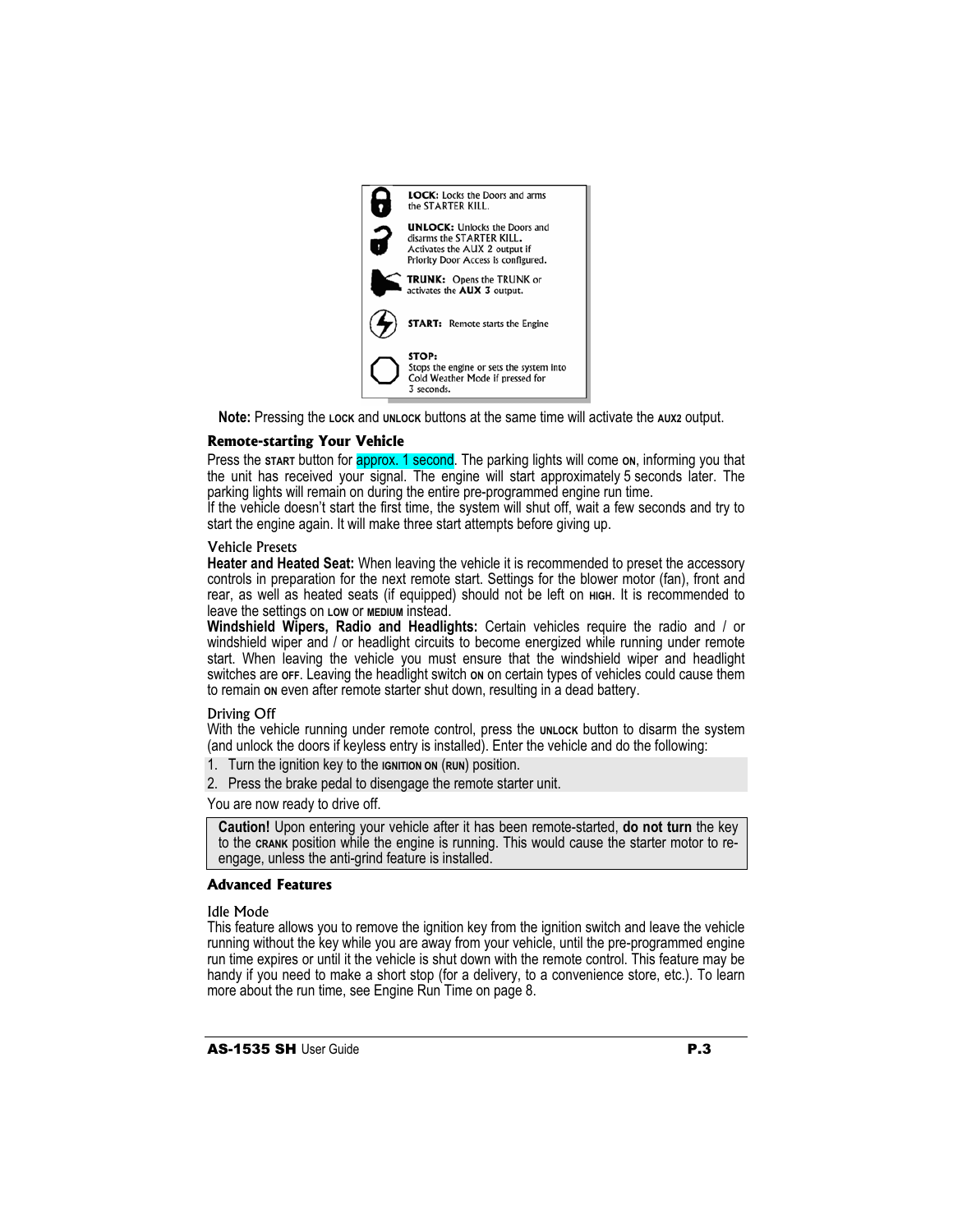# **To enable Idle Mode:**

- 1. Press and hold the **LOCK**, **UNLOCK** or **START** button on your remote transmitter while the engine is running.
	- **Pressing LOCK OF UNLOCK Will unlock the doors.**
	- **Pressing start will leave the doors unaffected.**
- 2. The parking lights will come **ON**.
- 3. Remove the ignition key, exit the vehicle and lock the doors.

The engine will go on running. It will shut down when the pre-programmed run time expires.

|  | Caution: Do not leave children or pets unattended in a car running in Idle Mode. |  |
|--|----------------------------------------------------------------------------------|--|
|--|----------------------------------------------------------------------------------|--|

Note: When enabling Idle Mode, pressing Lock or **UNLOCK** will unlock the doors (if keyless entry is installed).

## Valet Mode

The system can be placed in Valet Mode to disable the remote starting capabilities. If the vehicle needs to be serviced, or if you park it indoors, the Valet Mode will prevent the engine from being accidentally started by remote control.

# **To put the system i n t o Valet Mode:**

- 1. Turn the ignition key to the **IGNITION ON** (**RUN**) position.
- 2. Within 3 sec. press and hold the valet button for approx. 1 sec. The L.E.D. will turn on and remain lit.

# **To take the system o u t o f Valet Mode:**

- 1. Turn the ignition key to the **IGNITION ON** (**RUN**) position.
- 2. Within 3 sec. press and hold the valet button for approx. 1 sec. The L.E.D. will go **OFF**.

The valet button can only be used if the ignition key is in the **IGNITION** ON (RUN) position.

# Ignition Valet

This feature allows the user to enter Valet Mode by using only the Ignition key.

# **To ENTER Valet Mode**

- 1. With the key in the Ignition switch, turn the key to the **ON (RUN/IGNITION)** and then **OFF** positions 5 times within 10 seconds.
- 2. The Parking Light output from the Module will activate and flash 3 times indicating the Module is now in Valet Mode. The LED will turn **ON** solid.

# **To EXIT Valet Mode**

- 1. With the key in the Ignition switch, turn the key to the **ON (RUN/IGNITION)** and then **OFF** positions 5 times within 10 seconds.
- 2. The Parking Light output from the Module will activate and flash twice indicating the Module is now out of Valet Mode. The LED will turn **OFF**.

# "Home Valet"<sup>™</sup> Mode

This safety feature will remotely place the vehicle into a no-remote-start mode: if the vehicle is parked indoors there is no danger it will start accidentally by remote control or external trigger.

# **To E N T E R Home Valet Mode:**

- 1. Press the **LOCK** or **UNLOCK** button and,
- 2. Within 3 sec. press the stop button until the parking lights turn on and remain lit for 3 sec.

# **To E X I T Home Valet Mode, turn the ignition key to the Ignition On (Run) position.**

**Note:** Once Home Valet is activated, the vehicle will not start by remote control or external trigger until the ignition key is turned to the **IGNITION** ON (RUN) position.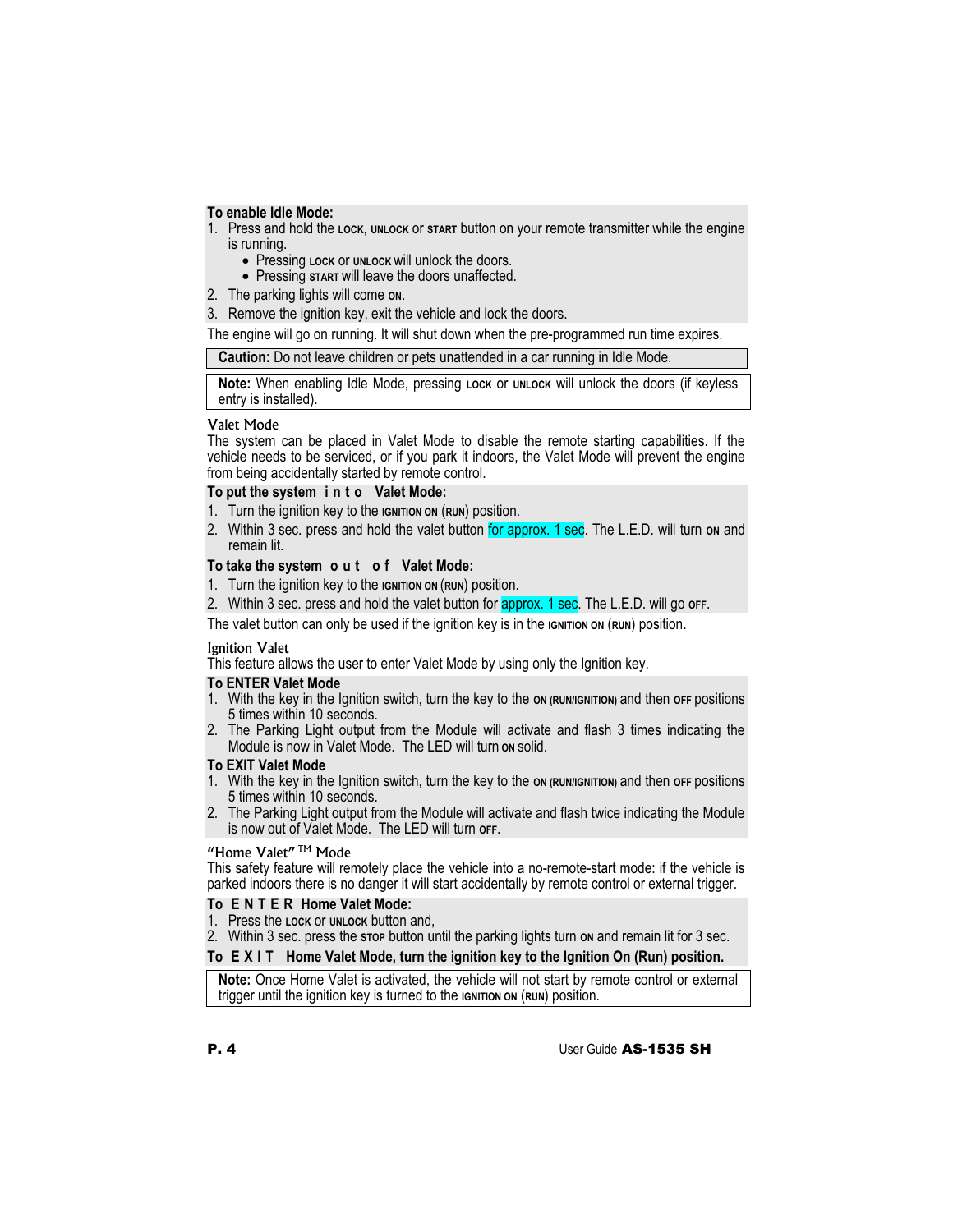#### Panic Mode

**Note:** This feature will be available only if the Horn was configured at installation.

In an emergency situation, you can activate Panic Mode using the **LOCK** or **UNLOCK** button. This will:

- $\bullet$  Shut down the engine,
- Disarm the Starter Kill and • Activate the horn for 30 seconds.
- Unlock the doors (if **UNLOCK** is pressed)
- x or lock the doors (if **LOCK** is
- pressed),

(See p. 7 for a description of the Starter Kill option.)

#### **To trigger Panic Mode:**

- Press and hold the **UNLOCK** button for approximately 3 seconds until the horn starts to sound and the parking lights flash: this will unlock the doors before the horn starts.
- **Or** press and hold the **LOCK** button for approximately 3 seconds until the horn starts to sound and the parking lights flash: this will lock the doors before the horn starts.

Panic Mode will automatically shut off after 30 seconds.

**Note:** If you want to stop Panic Mode before the 30-second delay, press the LOCK Or UNLOCK button.

#### Quick Lockout™

(Also called **Secure Panic**.) For fast protection, the system will **LOCK** all doors when you **press the brake pedal while the horn is activated and the system is in Panic Mode**. (Quick Lockout is only available when Panic Mode has been activated.)

#### Cold Weather Mode

When the Cold Weather Mode is active, the engine starts every 2 hours and runs for 4 minutes (or for 9 or 20 minutes with Diesel engines); this routine will go for a period of 24 hours.

#### **To e n t e r Cold Weather Mode:**

• Press and hold the stop button for 3 seconds until the Parking Lights flash 3 times.

#### **If Safe Start is enabled, you can activate Cold Weather Mode by**

- Pressing the **START** button, and then
- Pressing and holding the stop button until the parking lights flash 3 times.

#### **To check whether the system is in Cold Weather Mode:**

• Press the brake pedal: the parking lights should stay on until the brake pedal is released.

#### **To e x i t Cold Weather Mode, do any one of the following:**

- Open the hood.
- Start the engine using the remote control.
- Turn the ignition key to the **IGNITION** ON (RUN) position.
- Turn on the Valet Mode (but not Home Valet Mode).

# In **Safe Start** Mode:

x Press and hold the **START** button, then press and hold down the **STOP** button for 3 seconds…

… until the parking lights flash once.

In standard mode:

• Press and hold the stop button for 3 seconds until the parking lights flash once.

#### Remote Door Locks

If your Module was installed with the Remote Door Locks option, you will have the convenience of remote keyless entry.

**To unlock your doors and d i sarm the Starter Kill:**  1. Press and hold the **UNLOCK** button for approx. 1 sec.

AS-1535 SH User Guide P.5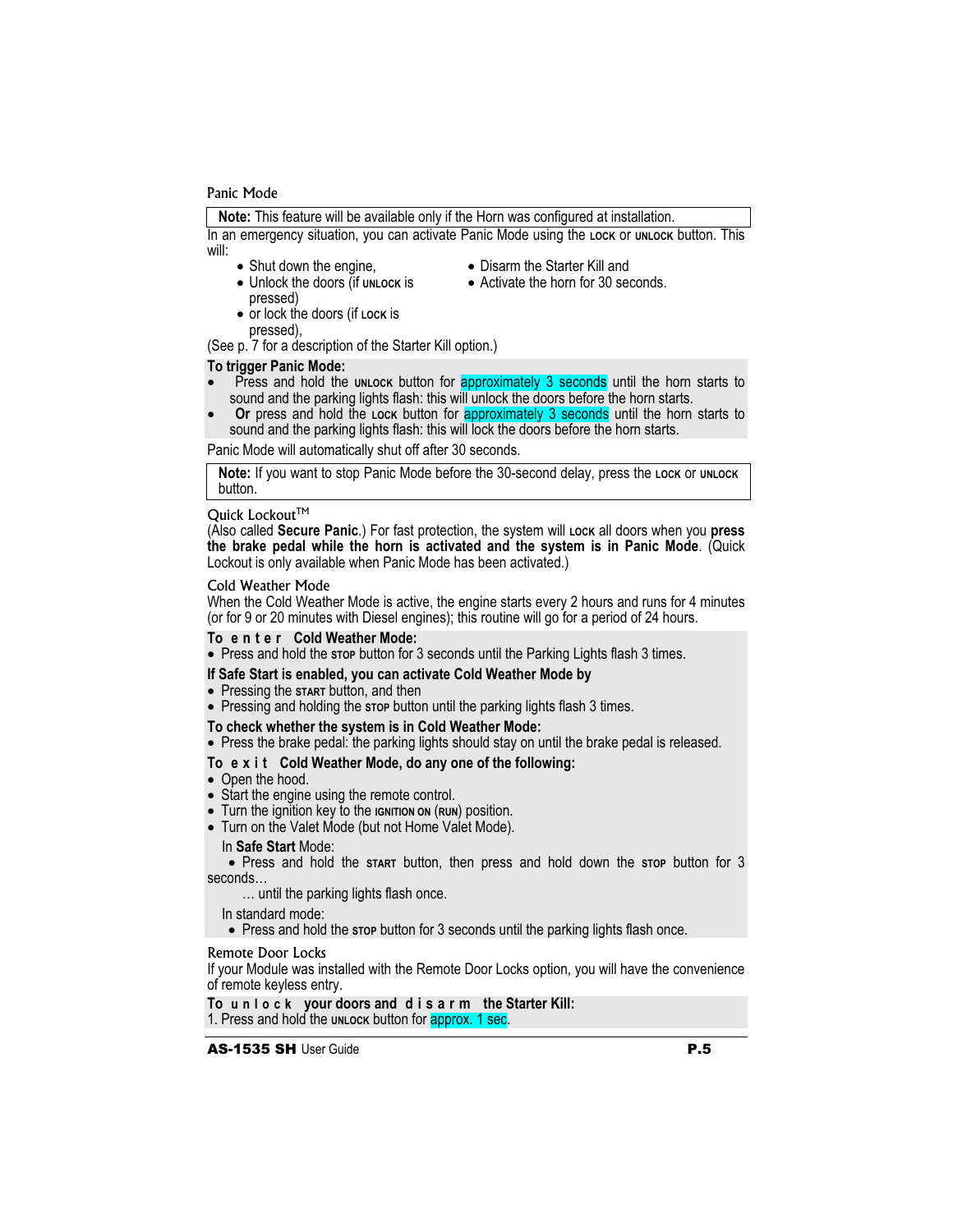- 2. The parking lights will flash twice and the LED will turn off to confirm that the doors have been unlocked and that the Starter Kill feature is disarmed if it was installed.
- **To lock your doors and a r m the Starter Kill:**
- 1. Press and hold the **LOCK** button for approx. 1 sec.
- 2. The parking lights will flash once and the LED will flash slowly to confirm that the doors have been locked and that the Starter Kill feature is enabled if it was installed.

#### Priority Door Access

When programmed, this safety feature lets you unlock solely the driver's door with a single press of the **UNLOCK** button on the transmitter; upon a second press of the **UNLOCK** button, all the other doors will unlock.

#### Arming the Starter Kill

If installed, the Starter Kill can be programmed to arm in Active Mode (will not arm automatically) or in Passive Mode (will arm automatically). See p. 7 for more details on arming modes.

- To disarm the Starter Kill in Active or Passive Mode, press the **UNLOCK** button on the transmitter. The parking lights will flash twice. (If Remote Door Locks were installed, this will also unlock the doors.)
- x To **arm** the Starter Kill in Active or Passive Mode, press and hold the **LOCK** button on the transmitter. The parking lights will flash once. (If Remote Door Locks were installed, this will also lock the doors). In Passive Mode, the Starter Kill will automatically rearm 1 or 3 minutes after the doors were unlocked unless the ignition key has meanwhile been inserted in the ignition switch (if Key Sense is installed – see p. 8).

#### **Installation-programmable Options**

This Unit was designed with flexibility and OEM integration in mind. With its programmable options, this unit can single-handedly control nearly any electrical system in your vehicle.

**Note:** The programming of your system should be left to a professional. Changing any one of the settings may affect the operation of your Unit.

# **The user-selectable options are as follows:**

- Remote Door Locks
- Safe Start
- Starter Kill / Anti-grind feature
- Passive / active arming of the Starter Kill
- Idle Mode
- Ignition-controlled Door Locks
- Smart Ignition Locks
- Secure Lock
- Priority Door Access
- Remote Trunk Release<br>• Horn Confirmation
- Confirmation (Panic Mode)
- Engine Run Time
- x Key Sense
- x **AUX 1**, **AUX 2** and **AUX 3** outputs
- Multi-car Operation

#### Remote Door Locks Option

If your system was installed with the Remote Door Locks option, you will have the convenience of remote keyless entry. See p. 5 for operation details.

#### Safe Start

If this feature is enabled, it will require the user press the **START** button 2 times within 3 seconds to remote-start the vehicle. If the **Swap Start** Mode is selected, to remote-start your vehicle press **LOCK** and **UNLOCK** simultaneously.

This will eliminate accidental remote starts – for example: when there are children playing with the remote control.

#### **Under Safe Start, you can activate Cold Weather Mode by**

- Pressing the **START** button, and then
- Pressing and holding the start button again until the parking lights flash 3 times.
- 

P. 6 User Guide AS-1535 SH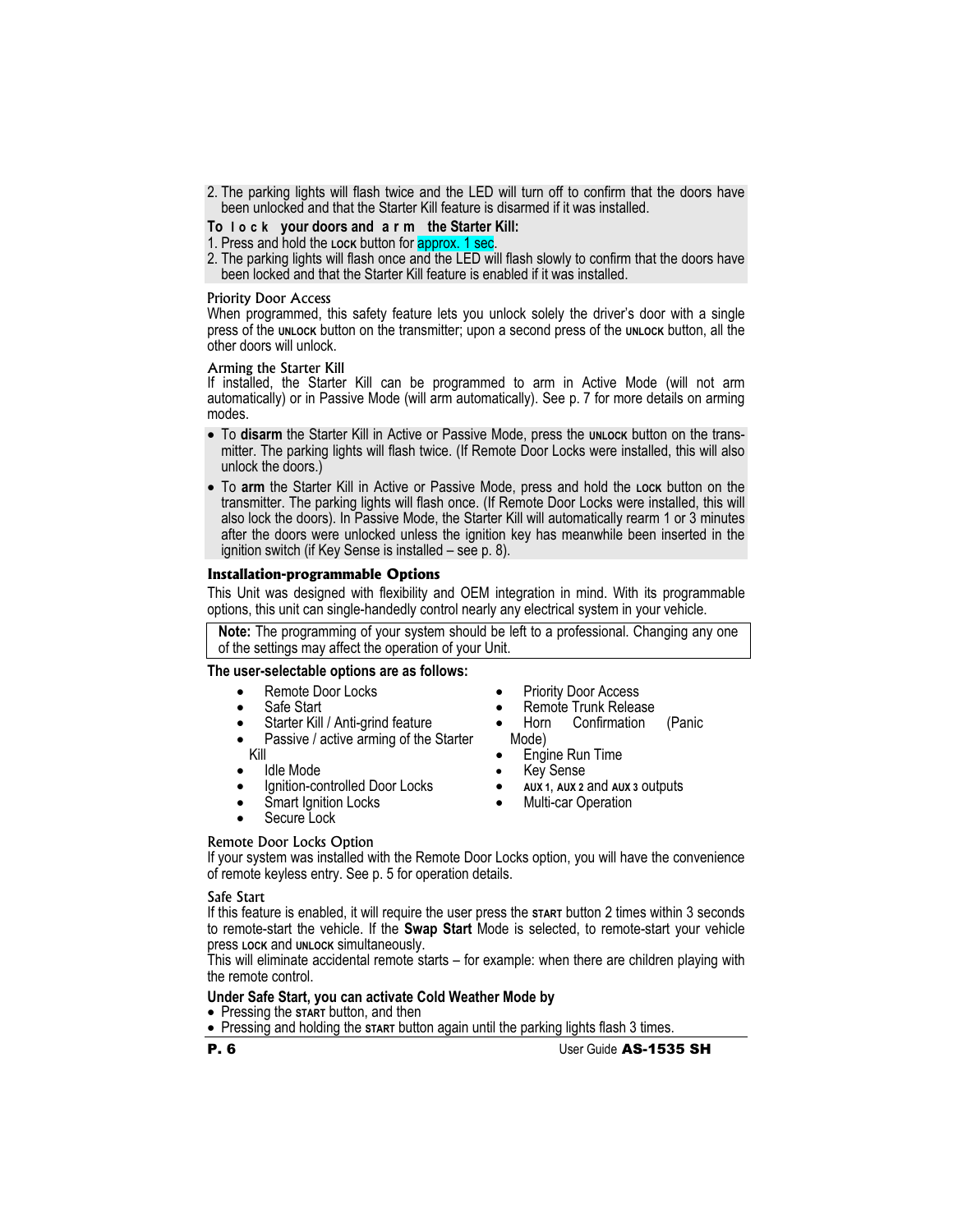If the Starter Kill is installed, your vehicle will benefit from a protection against starter motor damage that could occur after remote-starting the engine should the user, by force of habit, turn the ignition key to the **CRANK** position.

#### Starter Kill / Anti-grind feature

With this added security feature, the system will prevent your vehicle from starting with the ignition key when the Starter Kill is armed. If your system was installed with the Starter Kill option, one will not be able to start your vehicle with the Key unless the system has been unlocked and disarmed first, or put into Valet Mode.

If the Starter Kill is installed, your vehicle will benefit from a protection against starter motor damage that could occur after remote-starting the engine should the user, by force of habit, turn the ignition key to the **CRANK** position.

## Active / Passive Arming of the Starter Kill

The Starter Kill can be configured to either Passive mode (so as to arm automatically) or Active Mode (so as not to arm automatically). In **Passive Mode**, the system can be configured to arm automatically either after 1 minute or after 3 minutes. The Starter Kill is configured by default for a **1-minute Passive Arming Delay**: the Starter Kill will automatically arm **1 minute** after the ignition key is turned back to the **OFF** position – or until the last door is closed, depending on the configuration.

If the Key Sense option is installed (see p. 8), the system will not arm while the ignition key remains in the ignition switch. If the Door Trigger option is installed, the system will not arm while a door remains open.

See p. 6 for more detailed instructions on how to arm and disarm the Starter Kill.

## Idle Mode Option

If configured at installation, this feature will allow the user to remove the ignition key from the ignition switch and leave the vehicle running without the key. (See **Idle Mode** on p. 3 for details.)

## Ignition-controlled Door Locks Option

This is an added security feature. If your system was installed with the Ignition-controlled Door Locks option, the doors will automatically be locked as soon as the brake pedal is pressed after the ignition key has been turned to the **IGNITION ON** (RUN) position. When the ignition key is turned to the **OFF** position, the doors will automatically be unlocked.

#### Smart Ignition Locks Option

If the Ignition-controlled Door Locks option is configured at installation, the Smart Ignition Locks option may be configured as well, with the following effect: whenever the brake pedal is pressed while the ignition key is in the **IGNITION ON** (RUN) position, the system will automatically **LOCK** any door that has been previously unlocked, opened and closed.

## Secure Lock Option

Before it can remote-start your vehicle, the module must first disarm the factory security system.

The Secure Lock feature may be required on certain vehicle models with factory security systems that automatically unlock the doors when the security system is disarmed.

To keep your vehicle protected when the factory security system is disarmed for a remote start, Secure Lock will relock your doors as soon as the vehicle has started.

Once the engine run cycle ends, Secure Lock will rearm your factory security system.

## Priority Door Access Option

When programmed, this safety feature lets you selectively unlock either all doors simultaneously, or the driver's door (leaving all other doors locked). See **Priority Door Access** on p. 6 for details.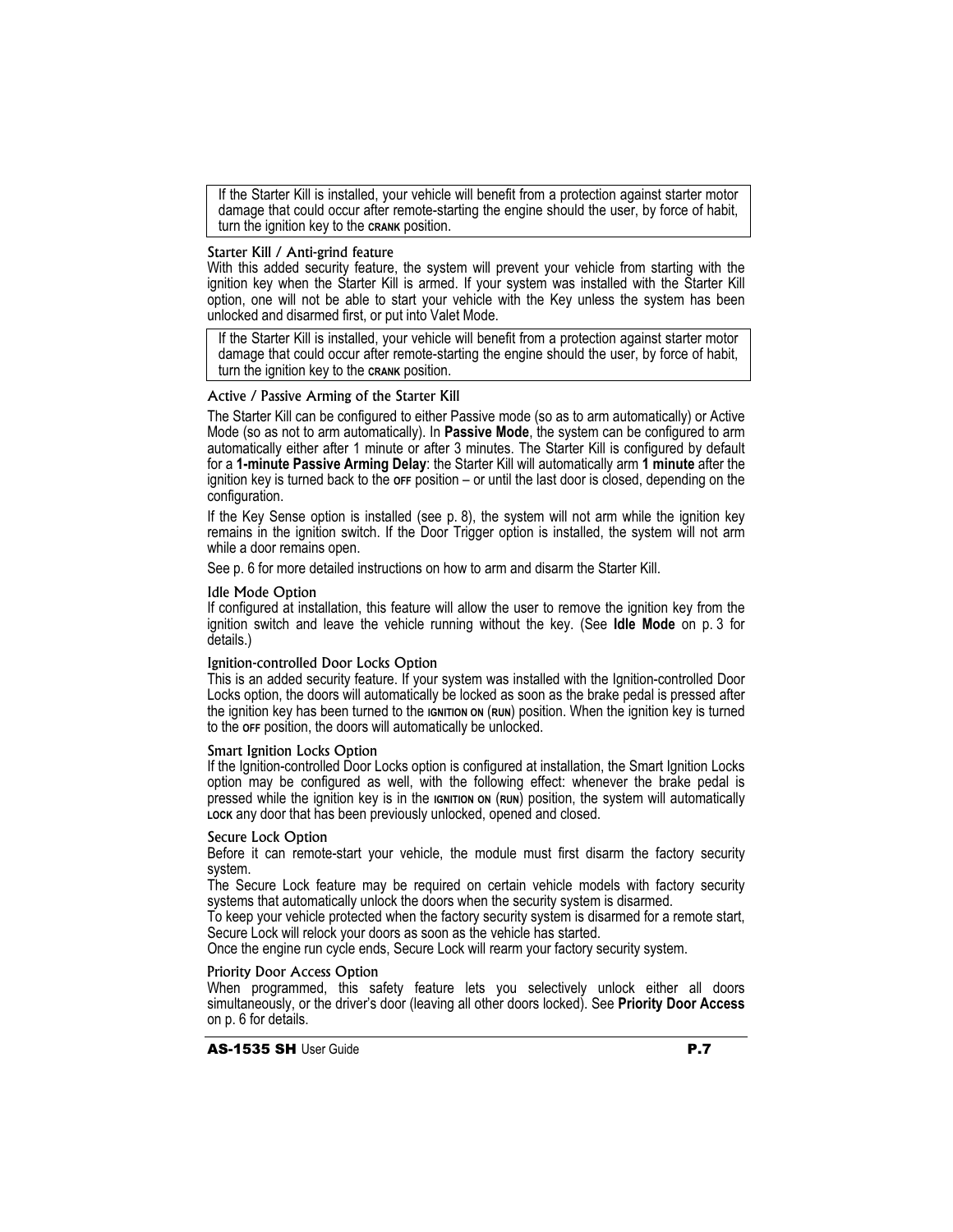### Horn Confirmation Option

If the Horn Confirmation option is configured at installation, you will hear the horn when you press the **LOCK** button to confirm the locking and arming of the vehicle. (This feature may be configured for confirmation upon either the first or the second press of the Lock button.) Horn Confirmation is required for using Panic Mode.

#### Engine Run Time

If you have a gas engine, your system can be programmed to run the engine for 4, 15, or 25 minutes (15 minutes by default). If you have a diesel engine, the module can be programmed to run the engine for 9, 20, or 30 minutes (20 minutes by default).

#### Key Sense Option

If your Unit is installed with Key Sense, when in Passive Mode the Starter Kill will not rearm if the ignition key is detected in the ignition switch. Likewise, Secure Lock (if configured – see p. 7) will not lock nor rearm your vehicle when the ignition key is detected in the ignition switch.

#### The AUX 1, AUX 2 and AUX 3 Outputs

Your Module is delivered with three configurable auxiliary outputs allowing the user to remotely control several features such as horn confirmation upon the first or second **LOCK**, priority door access, remote trunk release, headlight illumination, dome-light control, power-window / sunroof closure…

It should be noted that the AUX 1 output is activated upon the second press of the UNLOCK button, while **AUX 2** is activated by simultaneously pressing the **LOCK** and **UNLOCK** buttons.

If your vehicle is equipped with electric trunk release, the system can be configured to allow you to open the trunk using the remote control. The **TRUNK** button can be configured to disarm the factory alarm before the trunk is opened, or to fulfill various other functions such as headlight illumination, dome-light control, power-window / sun-roof closure…

#### Multi-car Operation

This system allows for Multi-car Operation. This allows the owner of two identically-equipped systems, installed on two vehicles, to control both systems with one Transmitter. (Both vehicles must be equipped with an identical Module.)

The remote Transmitter of the primary vehicle can control the Starter Kill system, the Door Locks and the remote Starter and Trunk operation of the second vehicle. The remote Transmitter of the second vehicle can also operate the primary vehicle.

To control the 2<sup>nd</sup> vehicle, simultaneously press the **TRUNK** button and the button of the function you wish to use:

- x Press **TRUNK** + **LOCK** button simultaneously: .... **LOCK**
- x Press **TRUNK** + **UNLOCK**:..................................... **UNLOCK**
- x Press **TRUNK** + **START**: ...................................... **START**
- x Press **TRUNK** + **STOP**:......................................... **STOP**
- x Press **TRUNK** + **LOCK** + **UNLOCK**: ......................... **TRUNK Home Valet Mode:**
	- o Press **TRUNK** + **LOCK**
	- o Within 3 seconds, press **TRUNK** + **STOP**
	- **Starting or stopping the vehicle in S a f e S t a r t Mode:**
	- o Press **TRUNK** + **START** …
	- o Within 3 seconds press **TRUNK** + **START** again
	- **Starting or stopping the vehicle in S w a p S t a r t Mode:**
	- o Press **TRUNK** + **LOCK** + **UNLOCK** simultaneously

# **Troubleshooting Poor Transmitting Range**

Many factors may affect the operating range of the transmitter. Some of these are:

• The condition of the battery in the transmitter.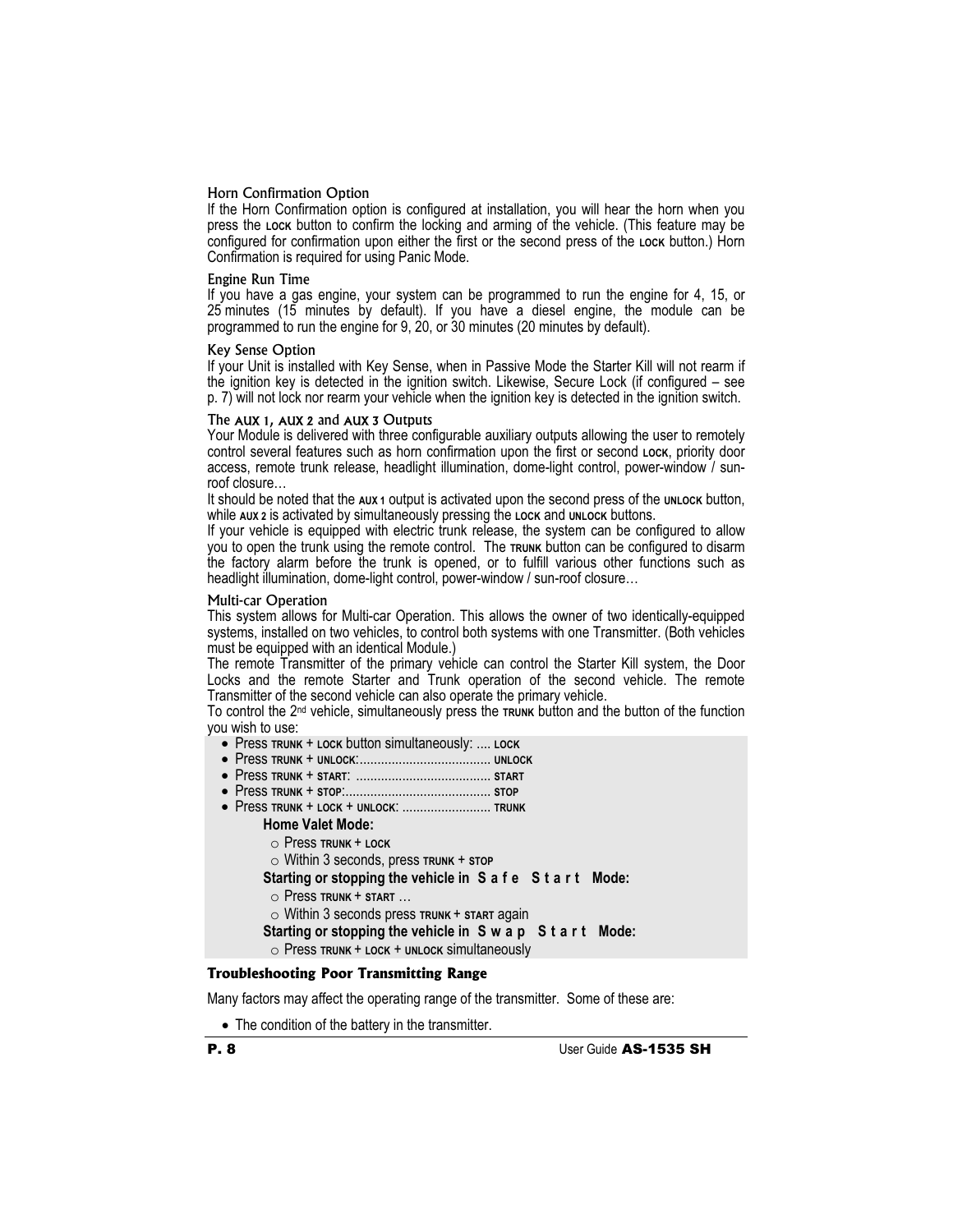- The operating environment (for example: downtown radio-frequency noise, airports, cellular phone towers…)
- Metal: any type of metal will affect operating range. This includes the metal in the car.
- The shape of the vehicle can affect range as well; vans in general have an especially poor range.
- The shape of the roof and A-pillars brings about considerable radio-frequency deflection (in this case the signal from the remote control). As a result, the direction in which the vehicle is facing in relation to the remote control can affect the range. Straight on – standing in front of the vehicle – generally gives you the greatest range; the second best performance is from the back. Using the remote control from either side of the vehicle will usually give the lowest range.
- The range will be significantly lower in a crowded parking lot than in open space.
- Always hold the transmitter high, approximately at shoulder height. Holding the transmitter against your chin will also increase your range: your head acts as an antenna.
- The operating range will be somewhat lower on vehicles equipped with an aftermarket or factory alarm.